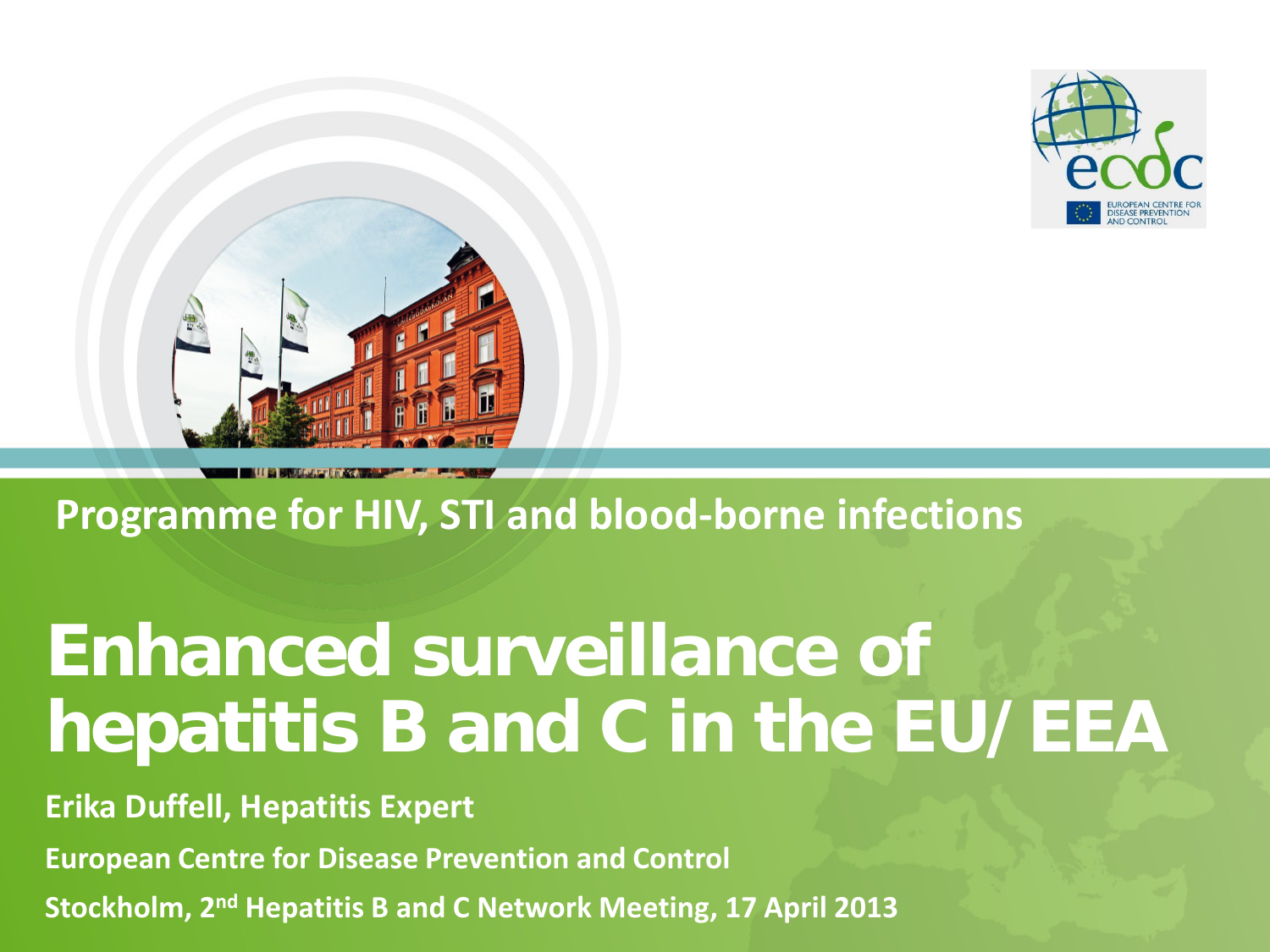

Once again I would like to apologise for not being able to attend the meeting

I do have some ready prepared slides on the data collected through the enhanced surveillance system for 2006 – 2011 data that I presented at the Network meeting in April. You are most welcome to use these slides but the key issue to emphasize is that the data are weak with severe limitations as highlighted in the report – with data more reflective of testing and differences in surveillance than the underlying epidemiology (with perhaps the exception of acute hepatitis B) – see enclosed report.

With regards

Erika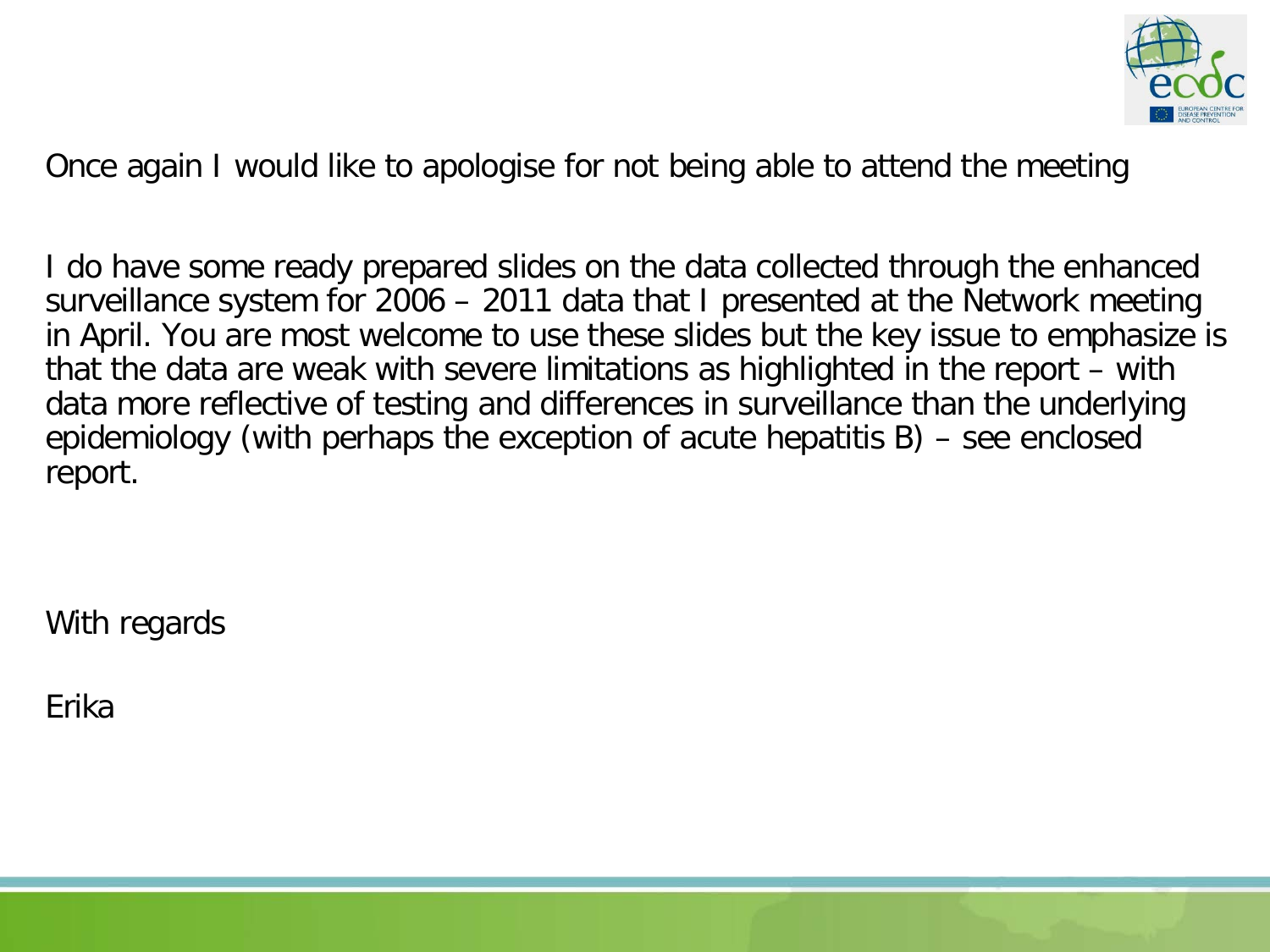## **Outline of the presentation**



- Overview of enhanced surveillance programme for hepatitis B and C across EU/EEA countries
- Results from 2006 to 2011 data collection
- Summary of the key issues from the data collection
- Outline of the next steps for surveillance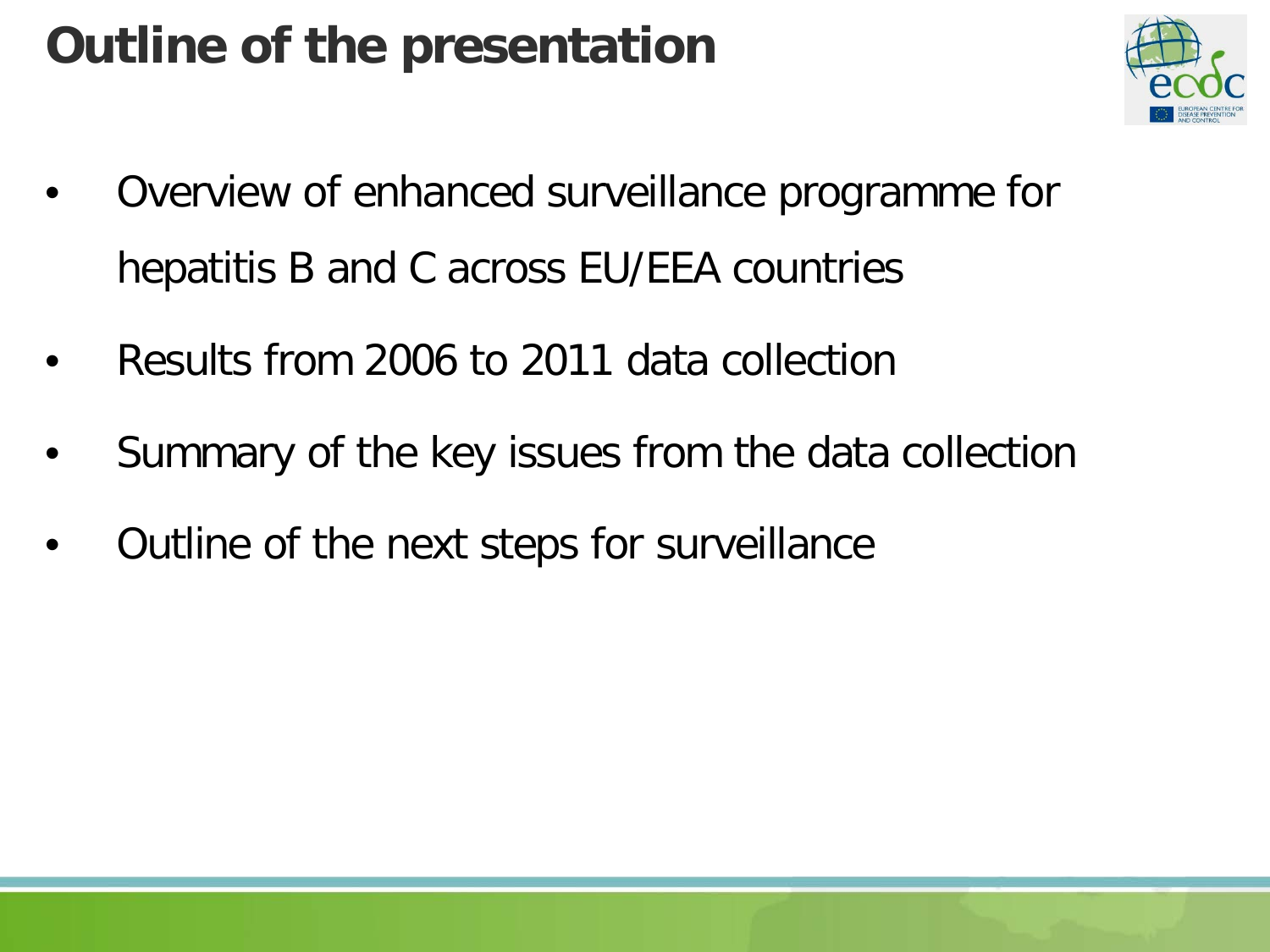#### **Enhanced surveillance of hepatitis B & C**



- European Commission and the Founding Regulation (2005) provide a strong mandate for surveillance of communicable diseases within the EU/EEA
- ECDC coordinates the enhanced surveillance of hepatitis B and C across EU/EEA countries
- A Coordination Group was set up in 2010 to oversee the implementation of enhanced surveillance
- First meeting of the European Network for Hepatitis B and C surveillance in March 2011
- Revised case definitions presented to EU Network Committee September 2011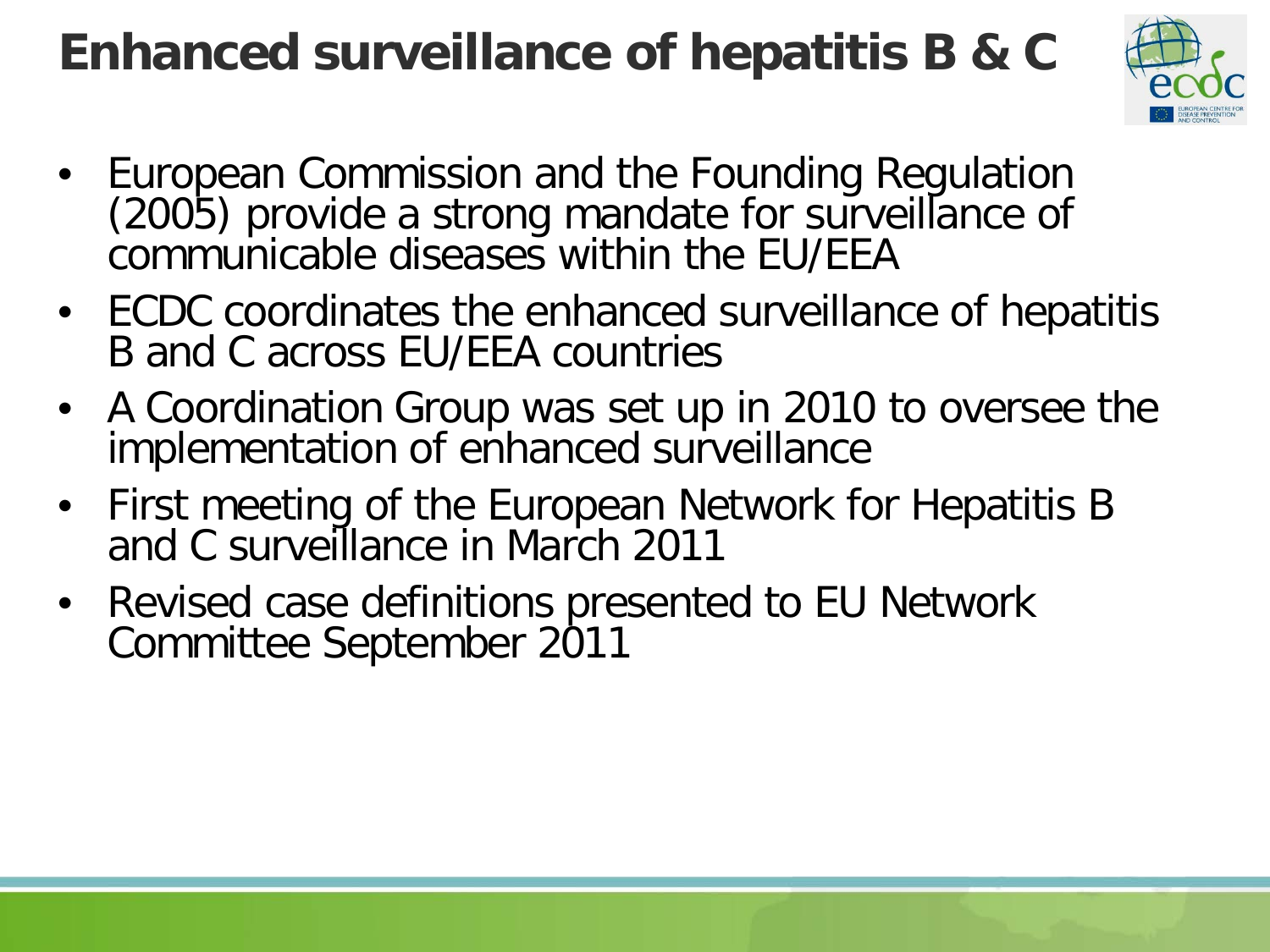## **Enhanced surveillance of hepatitis B & C - Specific objectives**



- 1. Collect all newly diagnosed and reported cases of hepatitis B and C
- 2. Distinguish between different presentations (acute/chronic)
- 3. Describe the prevalence of infection in the general population and in populations at high risk for infection
- 4. Identify health care acquired infections
- 5. Monitor hepatitis B and C related morbidity and mortality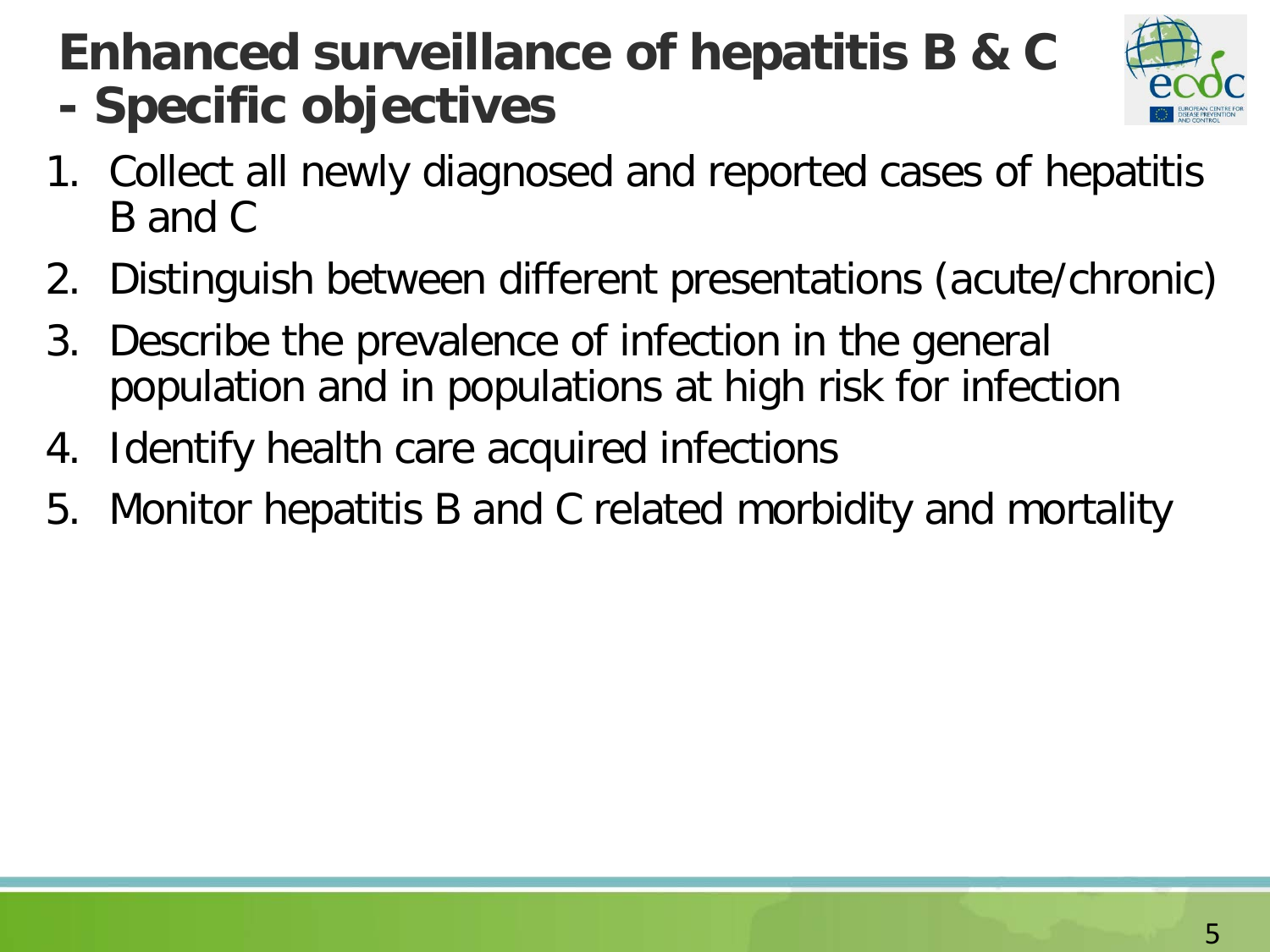#### **Enhanced surveillance of hepatitis B & C - Variables**



| Type             | Variable Name              | Mandatory      | Hepatitis B | Hepatitis C  |
|------------------|----------------------------|----------------|-------------|--------------|
| Core set         |                            |                |             |              |
|                  | RecordId                   | Y              | $\sqrt{}$   | $\sqrt{}$    |
|                  | RecordType                 | Y              | $\sqrt{ }$  | $\sqrt{}$    |
|                  | RecordTypeVersion          | N              | $\sqrt{}$   | $\sqrt{}$    |
|                  | Subject                    | Y              | $\sqrt{}$   | $\sqrt{}$    |
|                  | DataSource                 | Y              | $\sqrt{}$   | $\sqrt{}$    |
|                  | ReportingCountry           | Y              | $\sqrt{}$   | $\checkmark$ |
|                  | DateUsedForStatistics      | Y              | $\sqrt{}$   | $\sqrt{}$    |
|                  | Status                     | N              | $\sqrt{}$   | $\sqrt{}$    |
|                  | DateOfNotification         | $\overline{N}$ | $\sqrt{}$   | $\sqrt{}$    |
|                  | DateOfDiagnosis            | Y              | $\sqrt{}$   | $\sqrt{}$    |
|                  | PlaceOfResidence           | $\overline{N}$ | $\sqrt{}$   | $\sqrt{}$    |
|                  | PlaceOfNotification        | N              | $\sqrt{}$   | $\sqrt{}$    |
|                  | Age (years)                | Y              | $\sqrt{}$   | $\checkmark$ |
|                  | Gender                     | Y              | $\sqrt{}$   | $\sqrt{}$    |
|                  | DateOfOnset                | N              | $\sqrt{}$   | $\sqrt{}$    |
|                  | Outcome                    | $\mathbb N$    | $\sqrt{ }$  | $\sqrt{}$    |
|                  | Classification             | Υ              | $\sqrt{}$   | $\sqrt{}$    |
| Disease-specific |                            |                |             |              |
|                  | StageHEP                   | Y              | $\sqrt{}$   | $\sqrt{}$    |
|                  | ResultHBeAg                | $\overline{N}$ | $\sqrt{}$   | NA           |
|                  | TestingLocation            | $\overline{N}$ | $\sqrt{}$   | $\sqrt{}$    |
|                  | CountryOfBirth             | N              | $\sqrt{}$   | $\sqrt{}$    |
|                  | CountryOfNationality       | $\mathbb N$    | $\sqrt{}$   | $\sqrt{}$    |
|                  | Imported                   | $\overline{N}$ | $\sqrt{}$   | $\sqrt{}$    |
|                  | ProbableCountryOfInfection | $\overline{N}$ | $\sqrt{}$   | $\sqrt{}$    |
|                  | Transmission               | Y              | $\sqrt{}$   | $\sqrt{}$    |
|                  | SexWorker                  | N              | $\sqrt{}$   | $\sqrt{}$    |
|                  | HealthCareWorker           | N              | $\sqrt{}$   | $\sqrt{}$    |
|                  | HIVStatus                  | N              | $\sqrt{}$   | $\checkmark$ |
|                  | HBVStatus                  | $\mathbb N$    | NA          | $\sqrt{}$    |
|                  | <b>HCVStatus</b>           | $\overline{N}$ | $\sqrt{}$   | NA           |
|                  | VaccStatus                 | N              | $\sqrt{}$   | NA           |
|                  | Complications              | N              | $\sqrt{}$   | $\checkmark$ |
|                  | Genotype                   | $\overline{N}$ | $\sqrt{}$   | $\sqrt{}$    |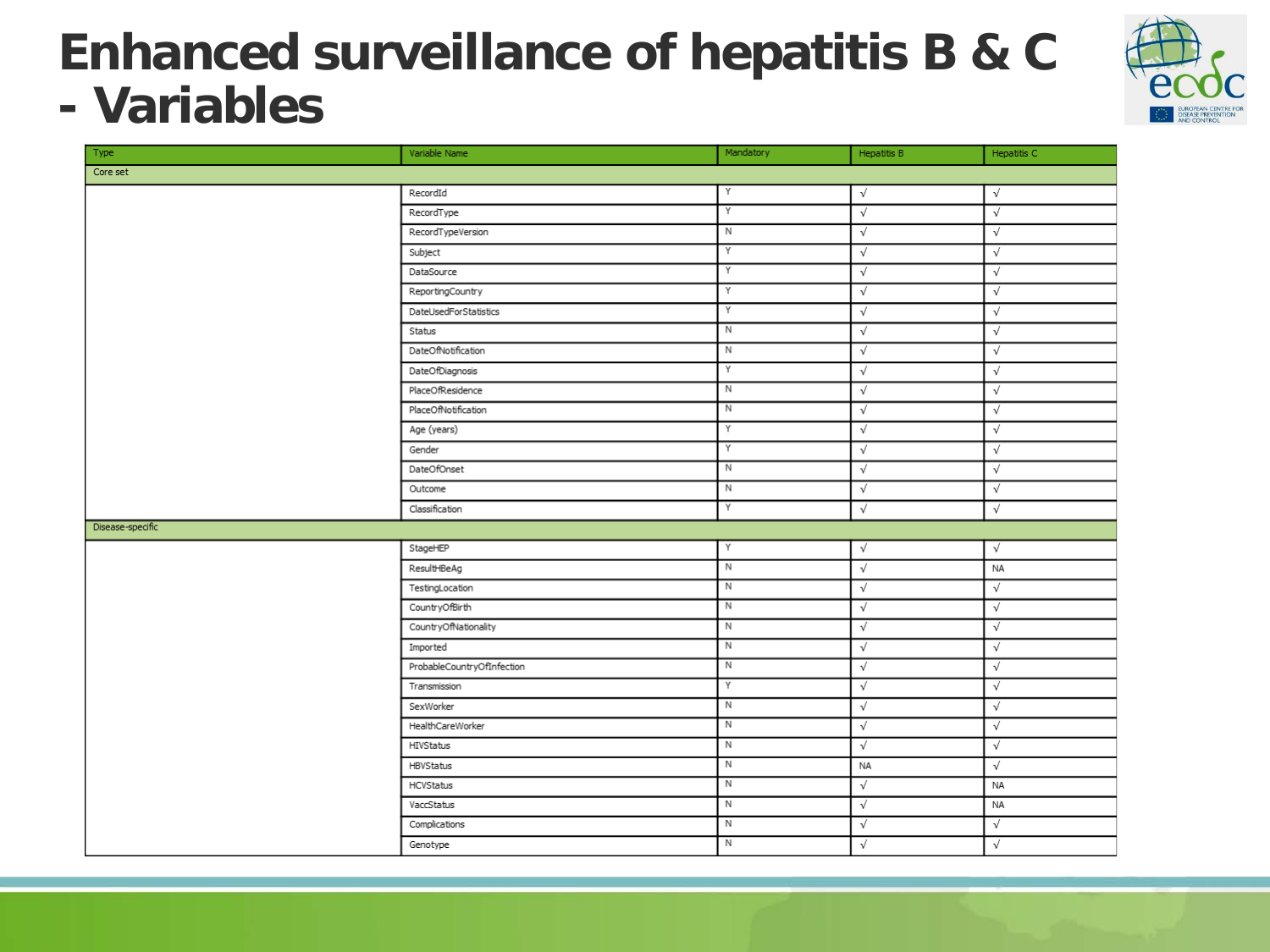#### **Enhanced surveillance of hepatitis B & C - Principles**



- Data from Member States is uploaded into the European Surveillance System (TESSy)
	- TESSy was created according to ECDC's founding regulation for the reporting of routine surveillance data
- Case-based and aggregate reporting of data possible
- Data will be collected on a yearly basis after initial two data collections:
	- 1. 2006-2010 data collected December 2011-January 2012
	- 2. 2011 data collected September October 2012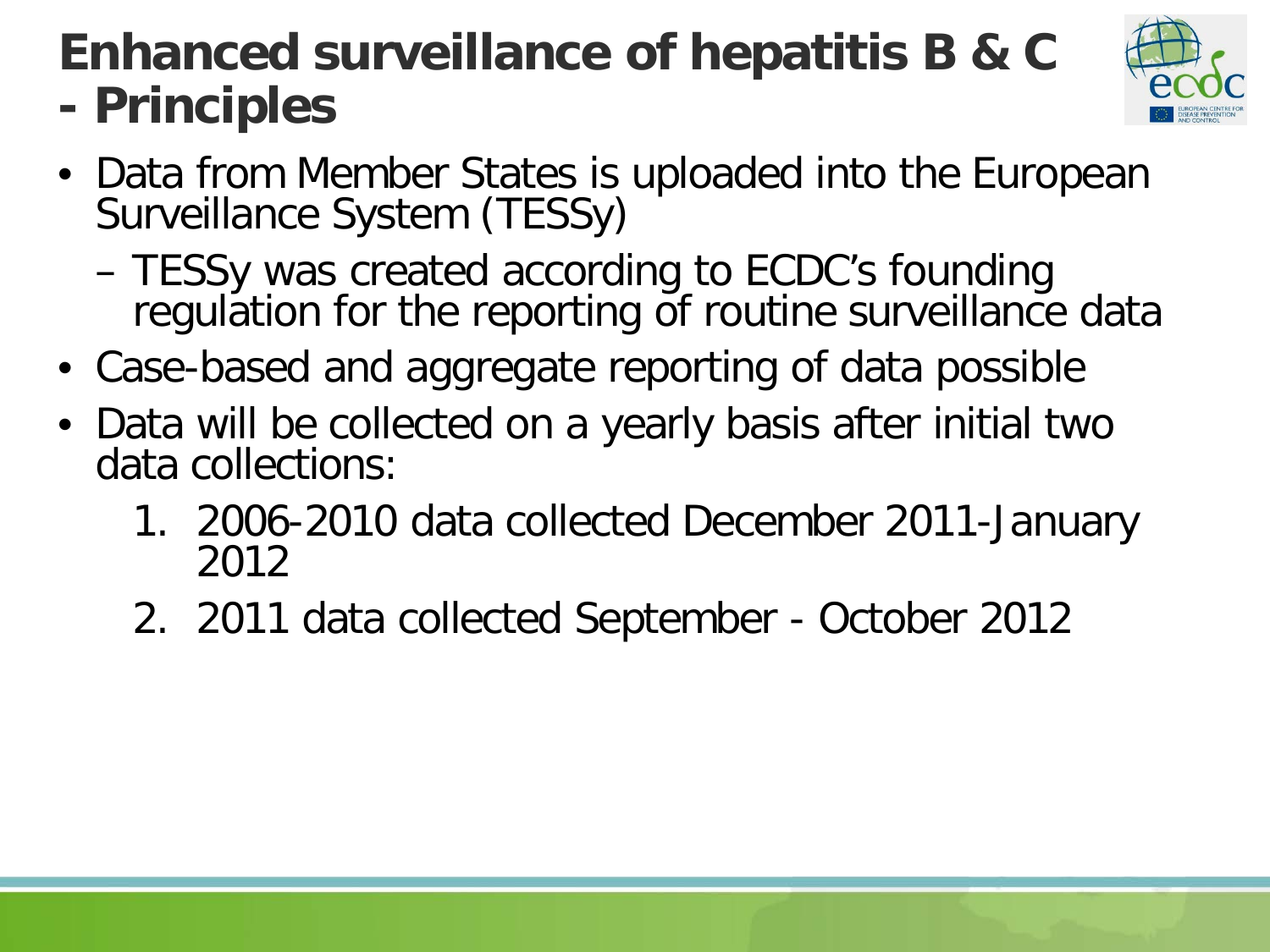#### **Results from first data collections Hepatitis B**



28 countries provided hepatitis B data in 2011

• 14 countries could only provide data on acute cases

Case definitions varied:

- 18 countries used the revised EU case definition
- 6 countries used the EU 2008/EU 2002 case definitions
- 4 countries used national case definitions
- 24 countries were able to classify cases as acute or chronic using the stageHEP variable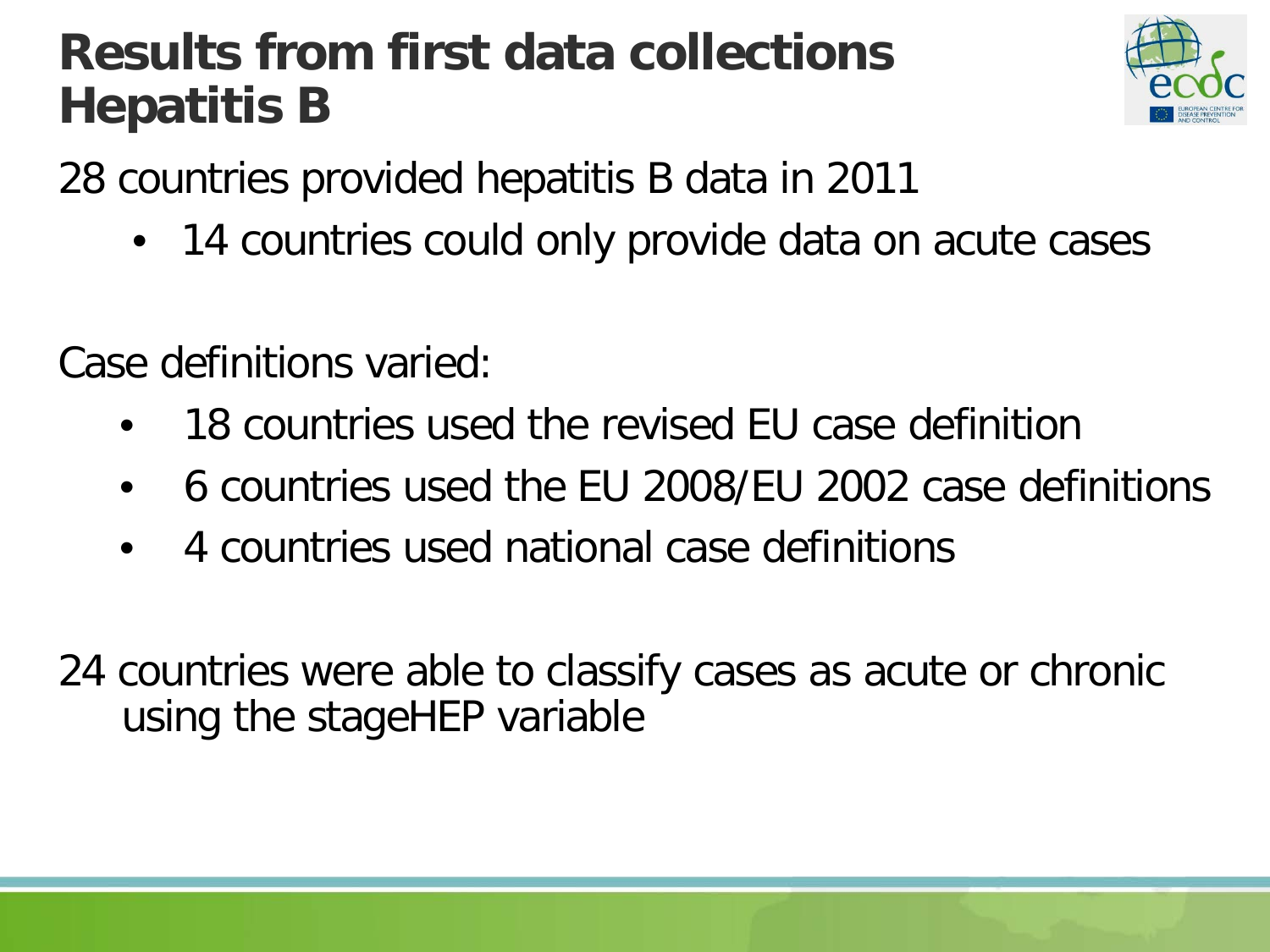#### **Results from first data collections Data completeness in 2011**



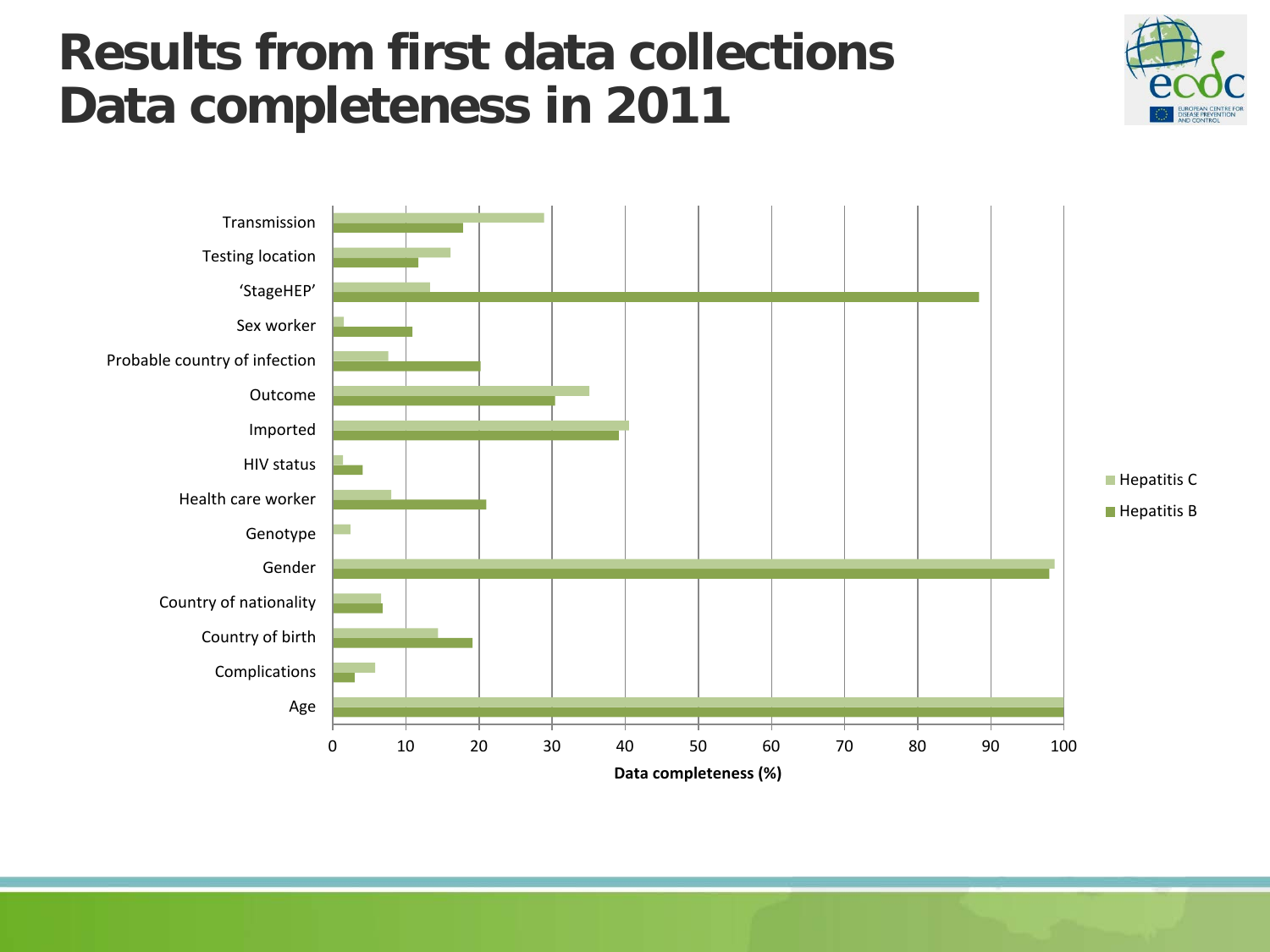#### **Key issues from first data collection Hepatitis C**



26 countries provided hepatitis C data in 2011

• 5 countries could only provide data on acute cases

Case definitions varied:

- 15 countries used the revised EU case definition
- 7 countries used the EU 2008 case definition
- 4 countries used national case definitions

13 countries were able to classify cases as acute or chronic using the stageHEP variable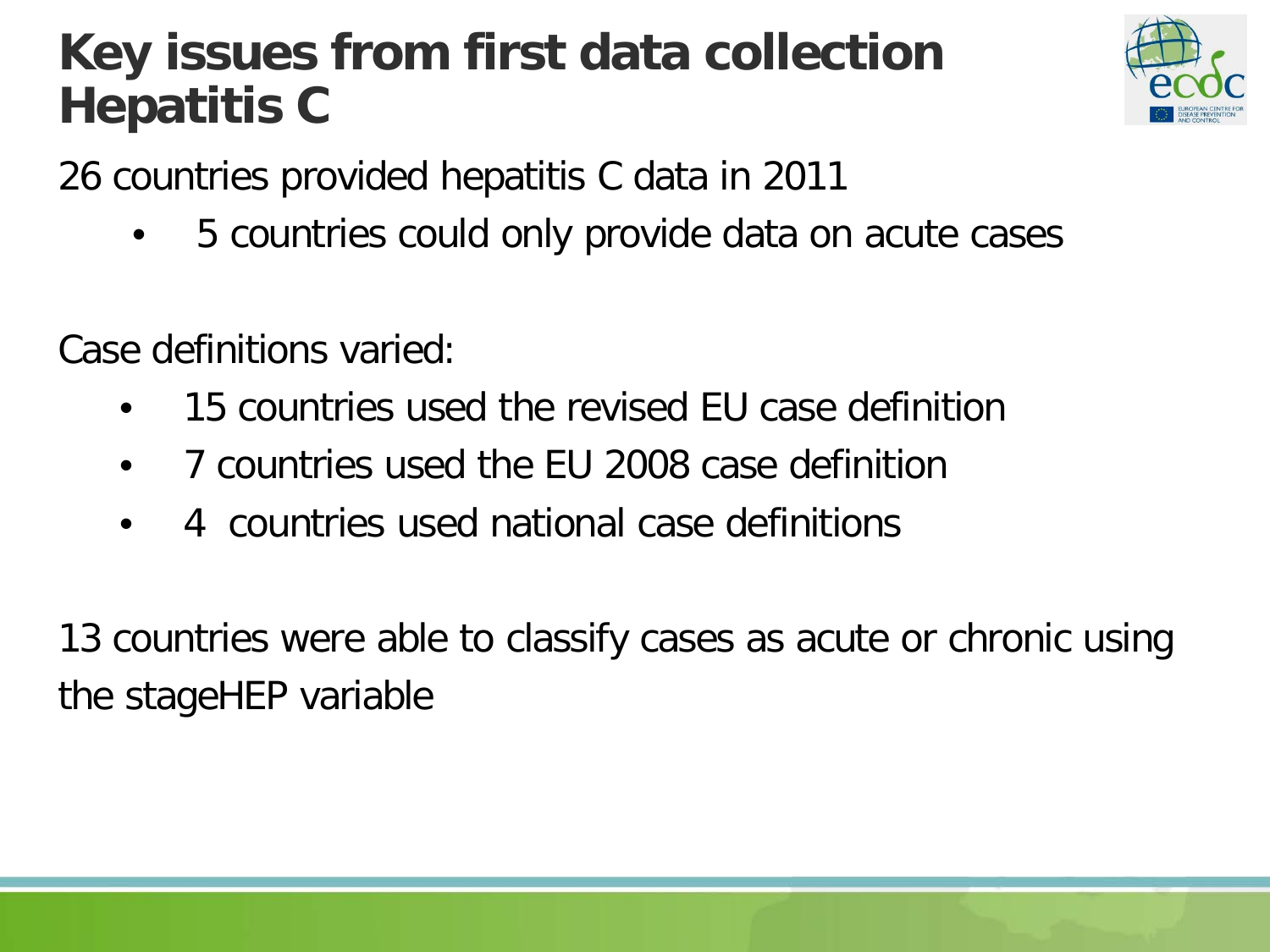#### **Results from first data collection Hepatitis C**



- In 2011, 29 896 hepatitis C cases were notified:
	- 398 (1%) Acute
	- 2913 (10%) Chronic
	- 24 337 (81%) Unknown
- Variation in overall numbers and rates between countries
	- Rates of reported acute infections ranged from  $<$ 0.1 in Portugal, Hungary and Ireland to 2.0 in Austria
	- Rates of reported chronic infections ranged from 0.1 in Greece to 14.0 in Estonia
- Among countries with consistent reporting of acute and chronic cases between 2006 and 2010 there were fluctuating trends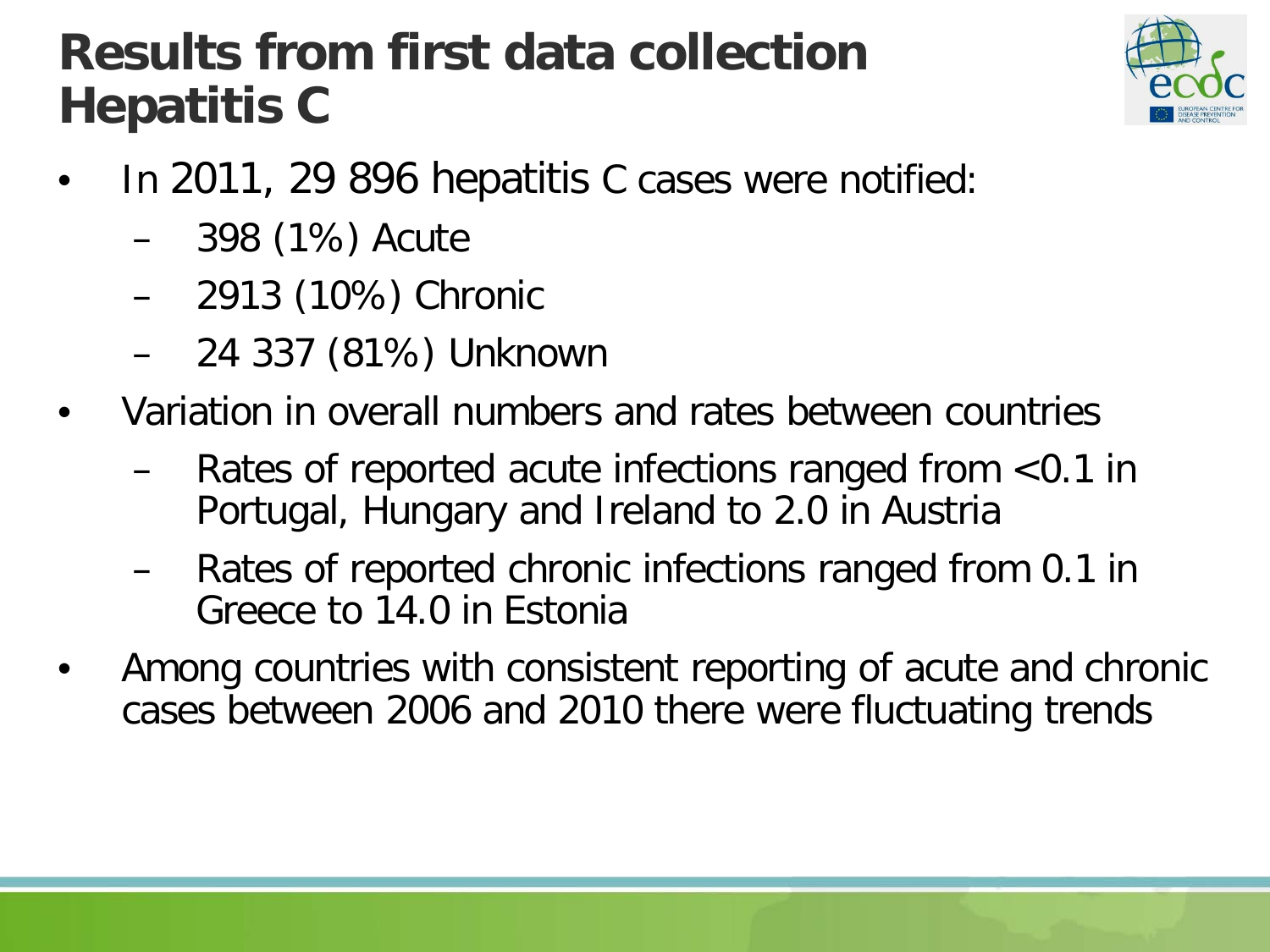## **Acute and chronic hepatitis C cases in EU/EEA countries, 2006-2011**



Number per 100000 population



**Year**

Source: Country reports from countries with consistent reporting of acute and chronic infections between 2006 and 2011 (Denmark, Estonia, Slovakia, Slovenia).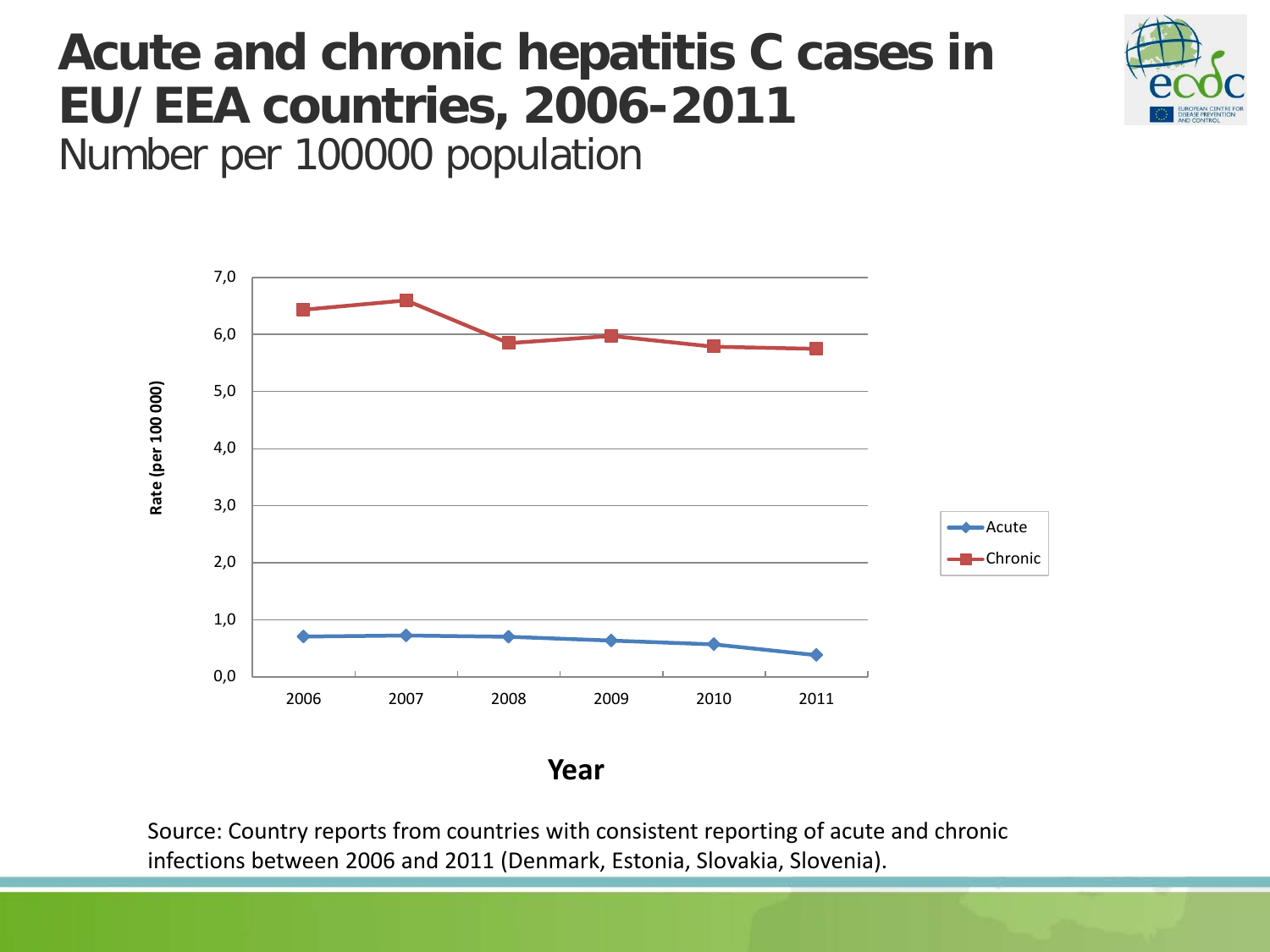#### **Results from first data collection Hepatitis C**



- Just over half of all cases were aged between 25 and 44 (54% cases)
	- 11% were aged under 25
- The overall male to female ratio was 2:1
- Transmission mode (29% complete):
	- Acute: Injecting drug use (33%); nosocomial (17%); men who have sex with men (24%)
	- Chronic: Injecting drug use (84%; nosocomial (5%); blood and blood products (3%)
- The migration variables were poorly reported but implied that migration contributes towards hepatitis C infections in Europe but this is less significant than for hepatitis B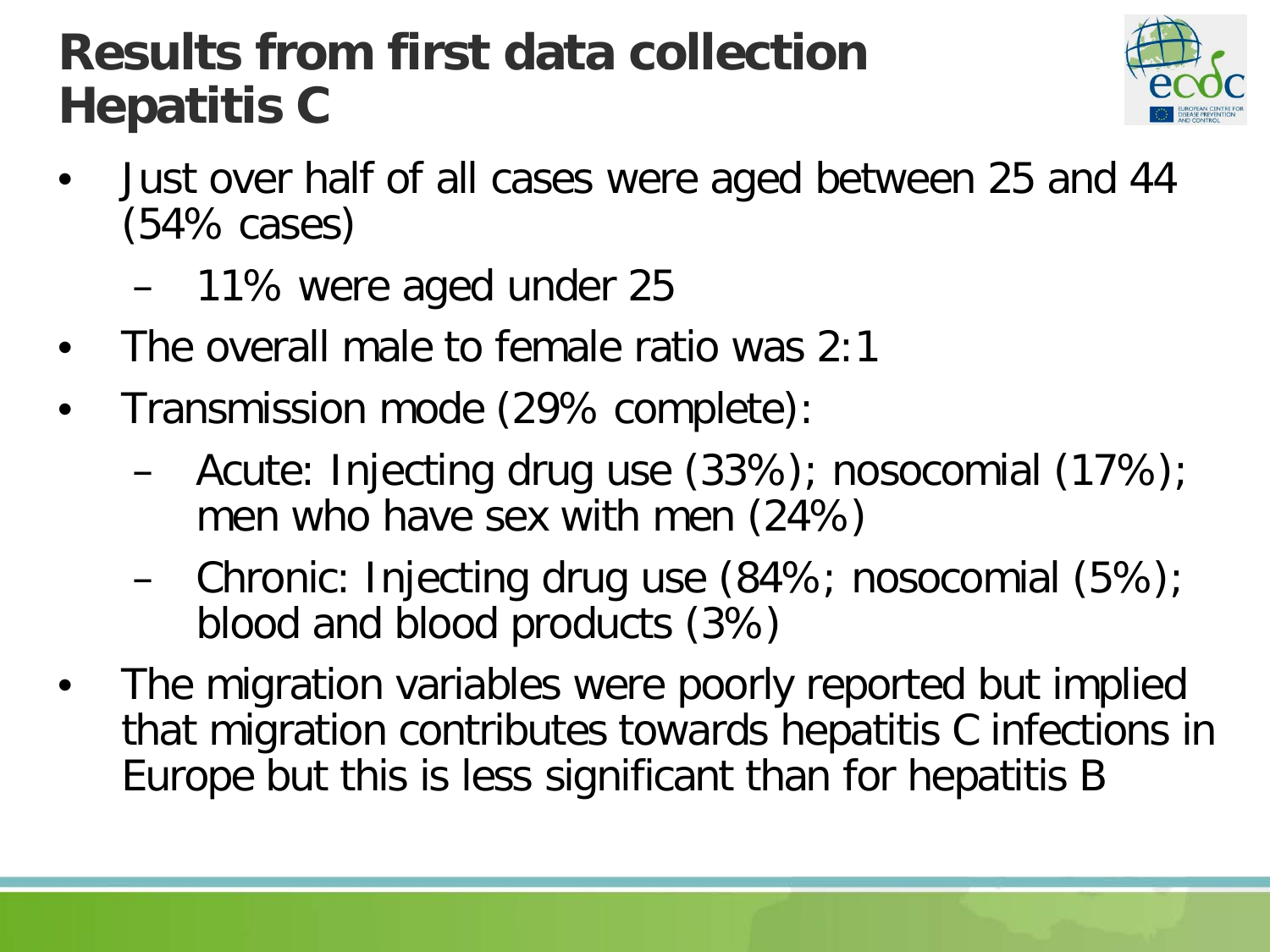#### **Reported total hepatitis C cases in 2011\***





\*Countries included if their surveillance systems captured data on **both acute and chronic cases..**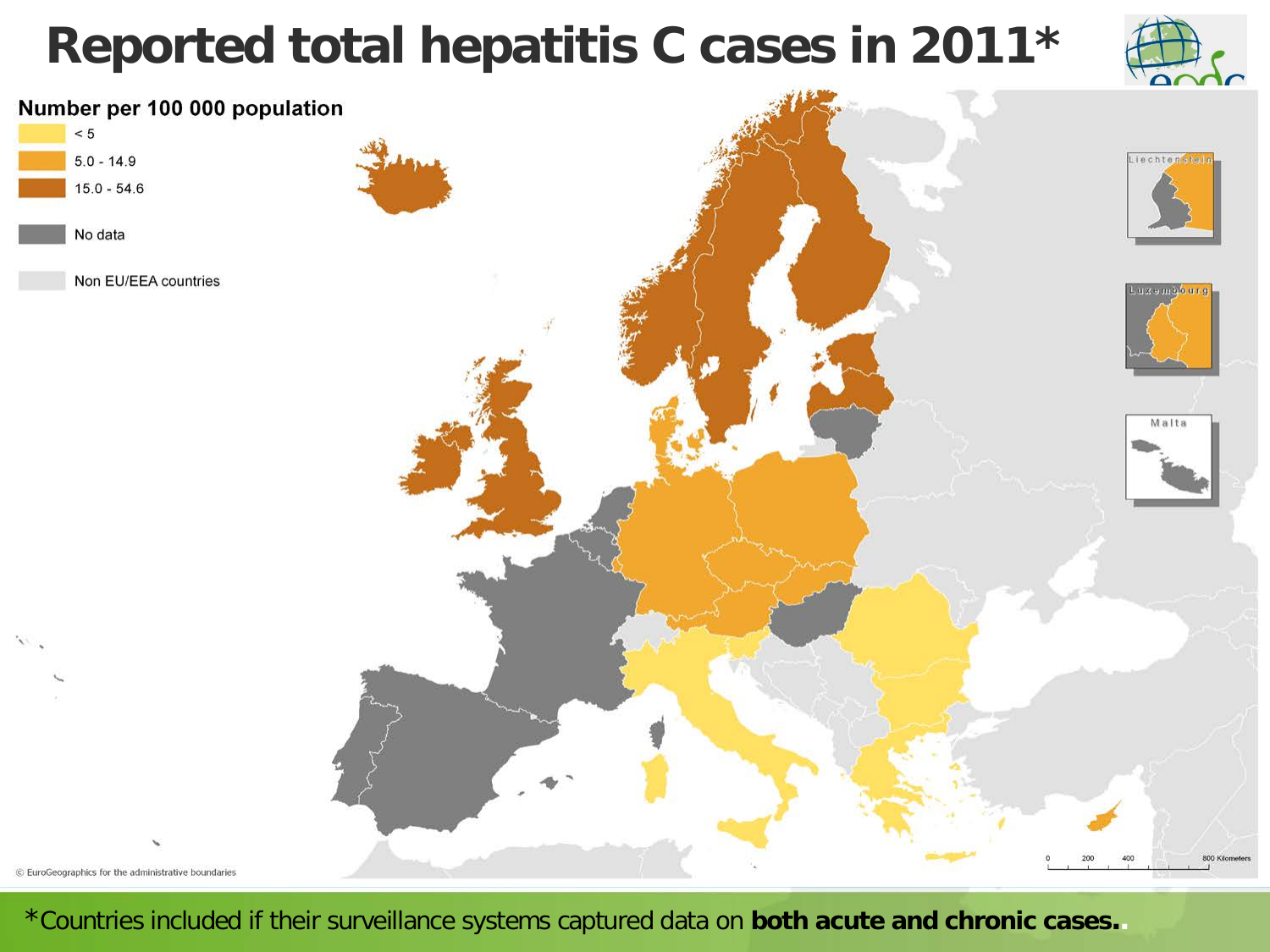#### **Anti-HCV prevalence among pregnant women**





**Source: ECDC. Hepatitis B and C in the EU neighbourhood: prevalence, burden of diseases and screening policies. Literature review. Stockholm: ECDC; 2010.**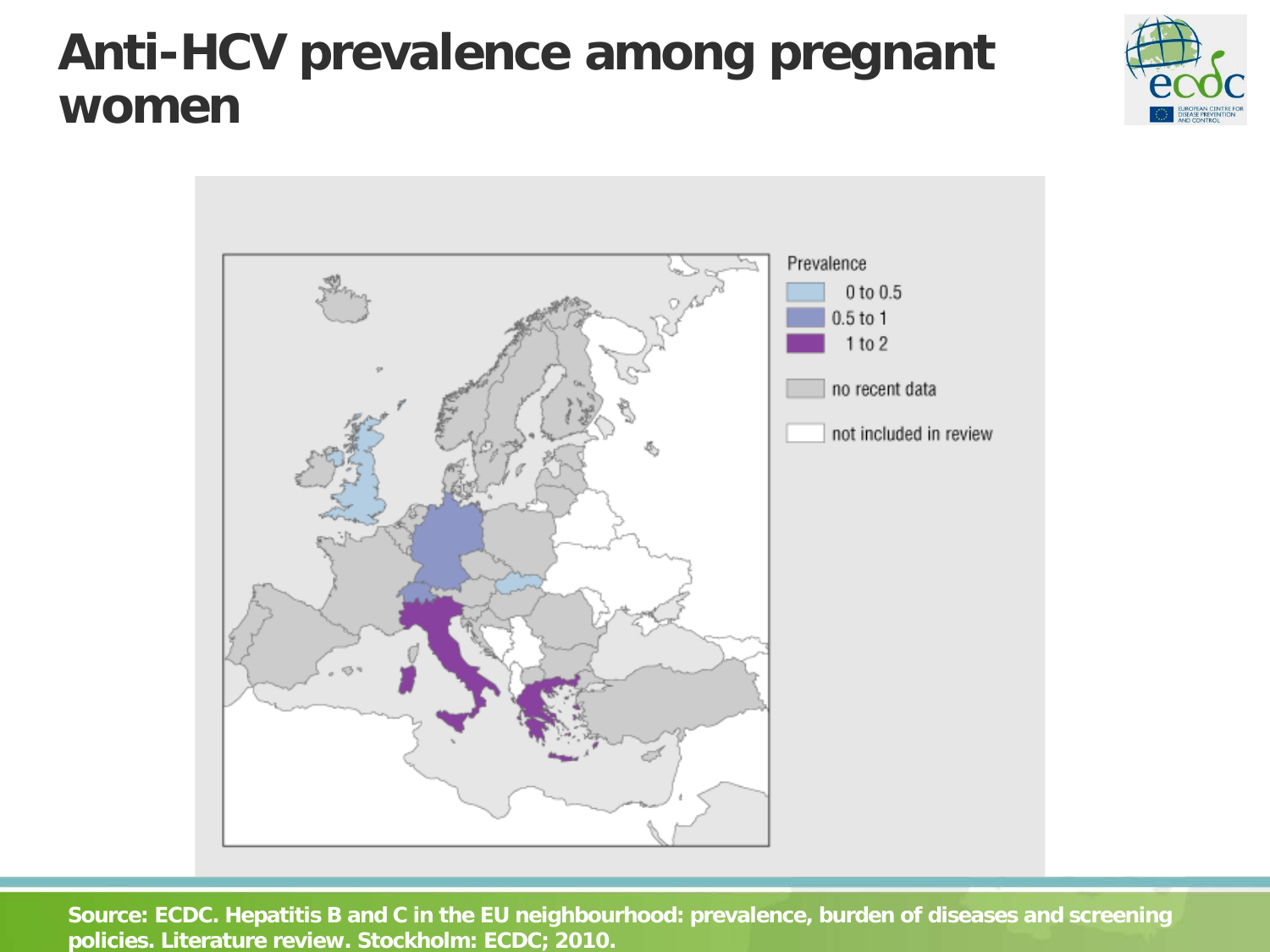## **Key limitations of the data**



- Many countries only collect data on **acute** hepatitis cases
- Difficulties with defining cases using **StageHEP** criteria
	- Many cases (especially hepatitis C) coded as unknown
	- Some countries used their own criteria
- Data **completeness** low (<10%) for certain variables:
	- Genotype, complications, country of nationality, HCV status (for HBV cases), HBV status (for HCV cases), HIV status, sex worker, healthcare worker
- **Under-reporting** in some countries
	- Estimated by France to be as high as 85% for acute hepatitis B cases
- **Changes** in reporting practice **over time**
- Different **case definitions** used by countries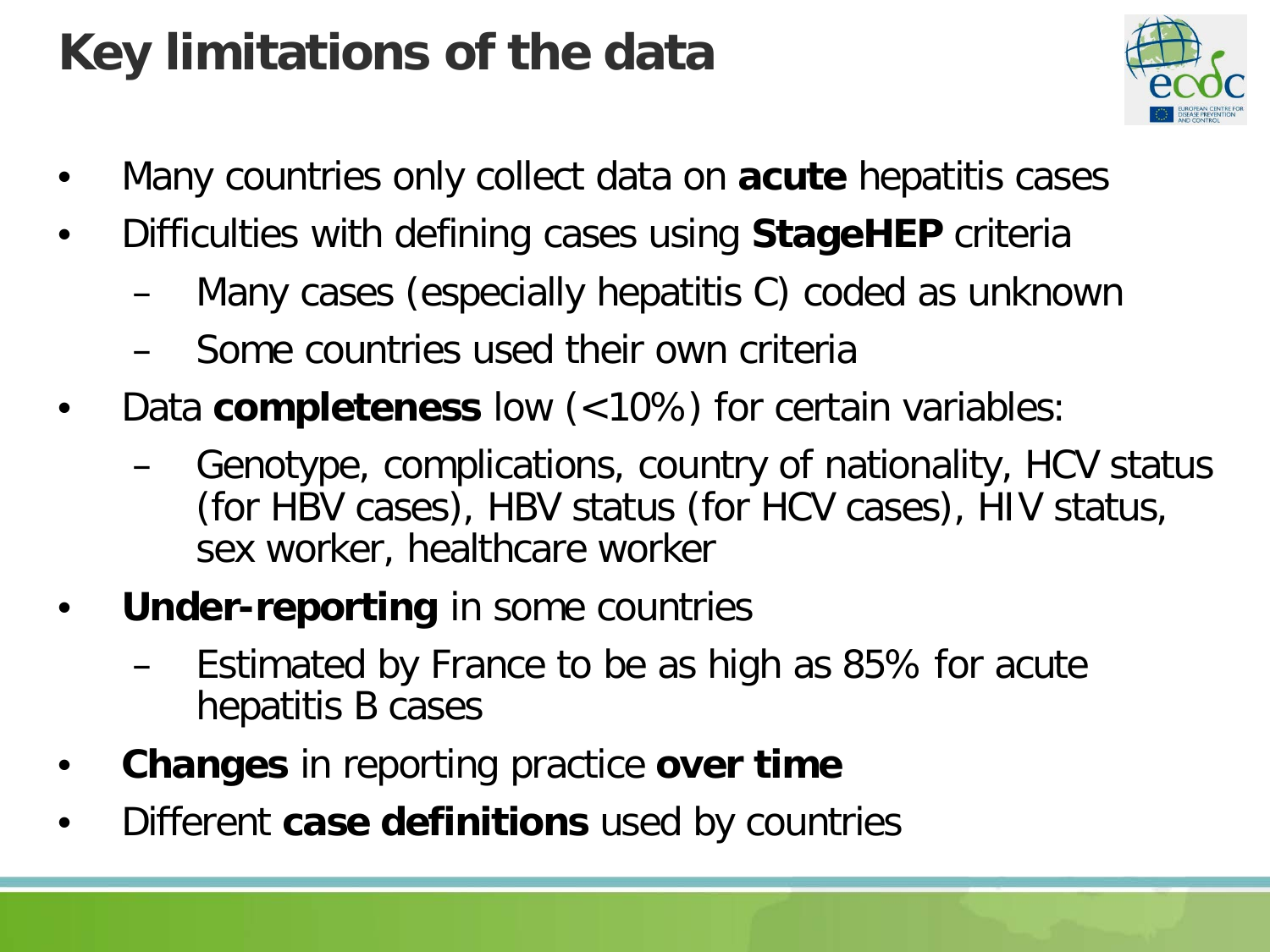# **Summary of key findings**



- High numbers of reported hepatitis B and C cases across Europe
	- Cases of hepatitis C double those of hepatitis B
	- Chronic cases dominate across both diseases
	- Variation between countries
- For hepatitis B figures suggest a decrease in acute cases and a rise in newly reported chronic infections
- For hepatitis C, there is a strong geographical trend
- Transmission routes for hepatitis B differ from hepatitis C, and for hepatitis B these routes varied by disease status
- Imported cases are significant, especially for chronic hepatitis B infections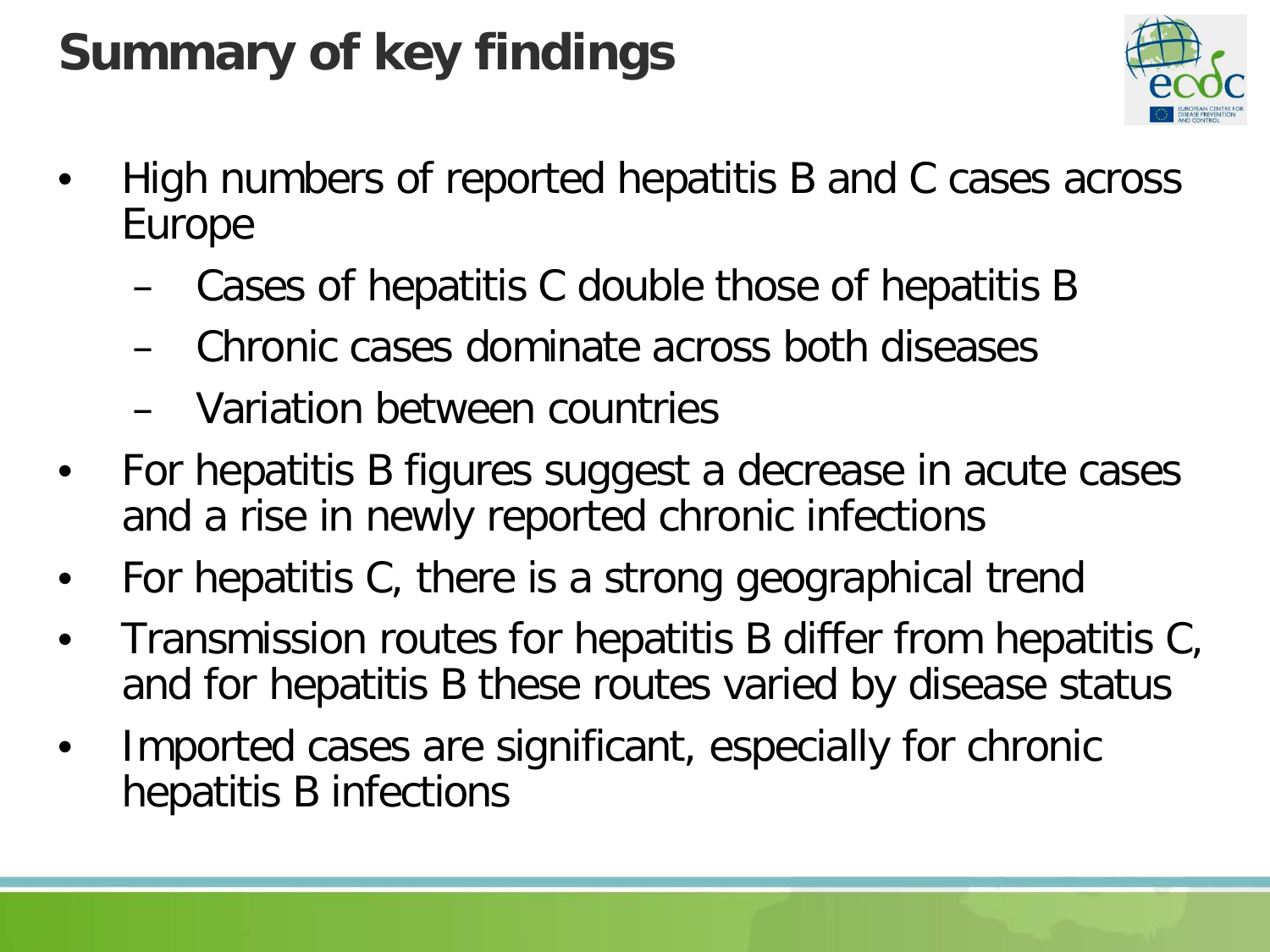## **Next steps for enhanced surveillance**



- Report on 2006 2011 data will be published around World Hepatitis Day in July 2013
- Collection of 2012 data during summer/autumn 2013
- Further discussions around surveillance in working groups
	- Case definitions
	- Alternative methods of surveillance
	- Surveillance outputs
- Possibly: Meeting of a hepatitis surveillance working group later in 2013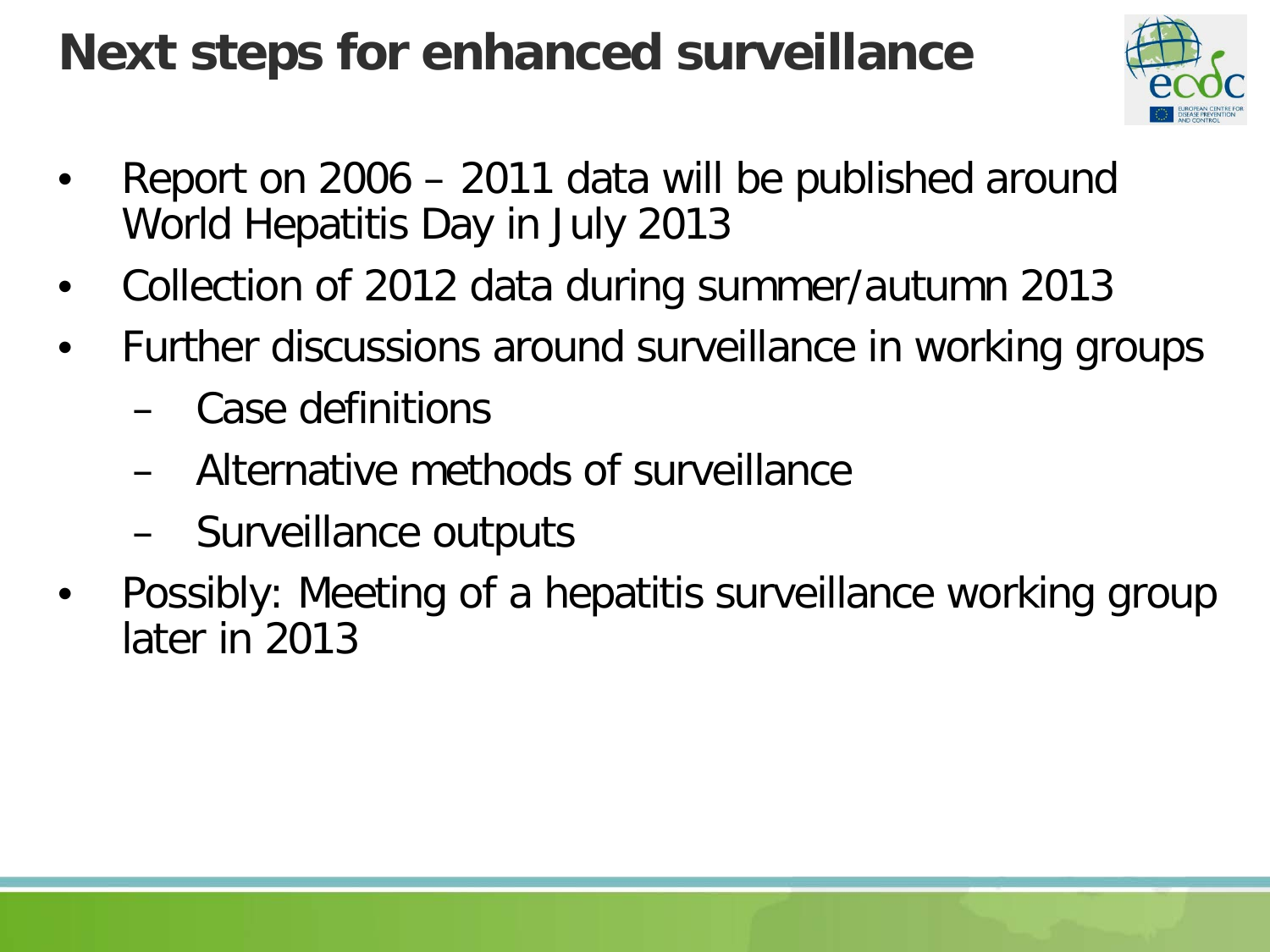#### **Acknowledgements**



Thank you to the following groups and individuals:

- The European Hepatitis B and C Network and Coordination group.
- All EU/EEA country hepatitis and surveillance contact points.
- Surveillance colleagues at ECDC Lucia Pastore Celentano, Phillip Zucs, Denis Coulombier, Andrew Amato, Valentina Lazdina, Gaetan Guyodo, Aidan Prodan, Frantiska Hruba, Catalin Albu.
- Colleagues in the programme on STI, including HIV/AIDS and bloodborne viruses: Marita van de Laar, Gianfranco Spiteri, Dragoslav Domanovic, Caroline Daamen, Giedrius Likatavicius, Anastasia Pharris, Otilia Sfetcu, Teymur Noori, Karin Haar, Luisa de Leo.